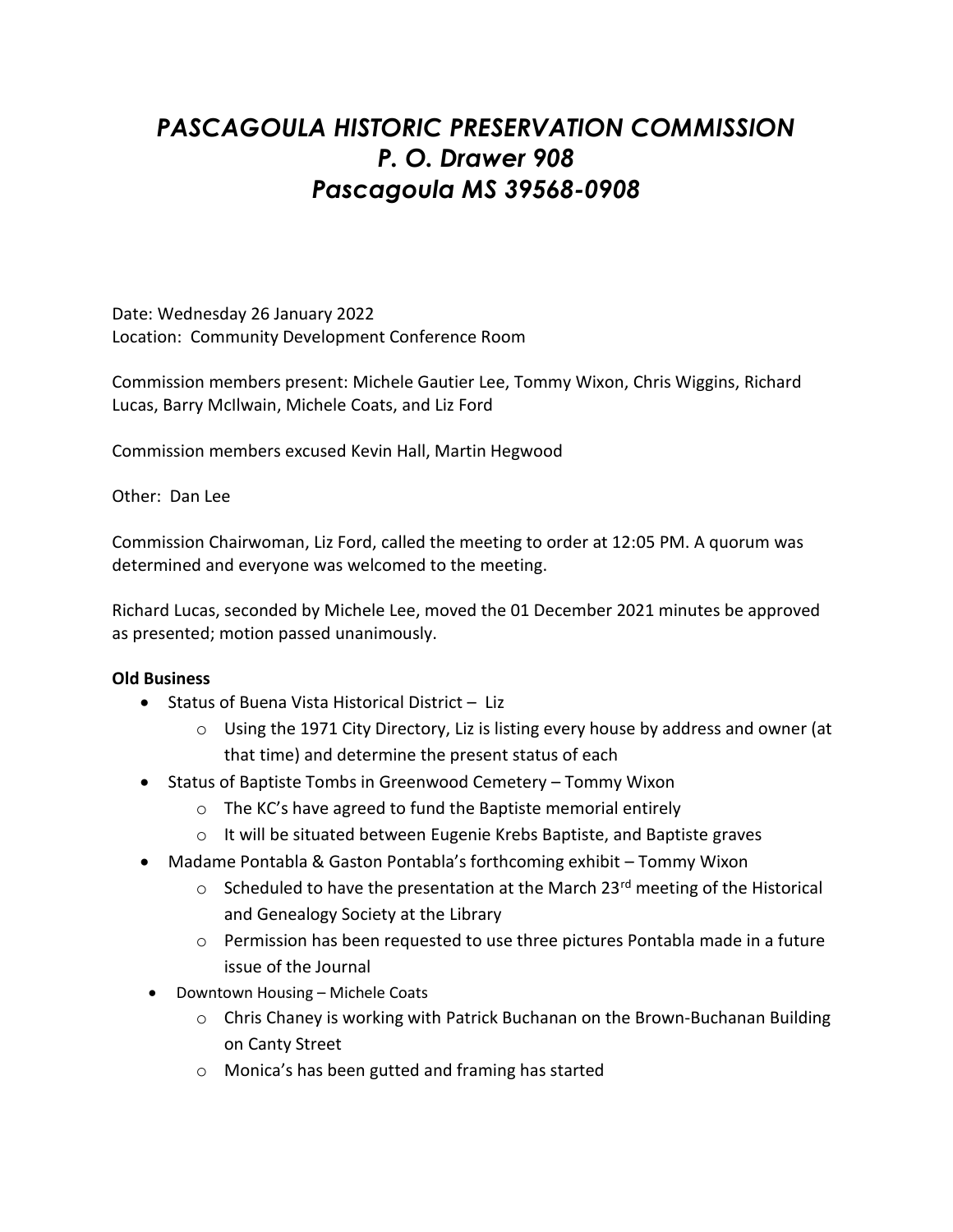- $\circ$  All apartments at Oddfellows have been rented, and the retail space renovations are underway
- o City Centre renovations are going well
- o Waiting on Bob Barker's structure study for the parking garage
- $\circ$  The Depot project is waiting on GCRF funding should know something by March
- o VT Halter Marine has rented space in the Plaza Building and will be moving 60 people downtown
- LaPointe-Krebs House/LP-K Foundation Liz Ford
	- o All but two of the interpretive panel are in place
	- $\circ$  The visitor numbers are increasing each month the 'snowbirds' are visiting
	- o Home school students will commence field trips in January
- WWII Heritage City Martin Hegwood
	- o Still waiting on the National Park Service
- Status of Navy House Historical Marker Chris Wiggins
	- o The Navy House historical marker is still at the Beach Park pier
- Pascagoula Depot
	- o Pascagoula is in the running for GCRF funds to restore the depot
- Jackson County Historical & Genealogical Society
	- $\circ$  Meetings on the 4<sup>th</sup> Tuesday of the month have resumed at the Library
	- $\circ$  The monthly programs will follow the decades 1870-1930, focusing on ship Captains in each time period
	- o Dick Dixon has posted a great Cemetery Tour video on You Tube

# **New Business**

- Gabriel Cemetery
	- $\circ$  Anne McMillon is so well organized with the material about Gabriel Cemetery
	- $\circ$  She has done everything by the book and the nomination should be ready for submission very soon
- Possible nominations for National Registry
	- o Michele suggested the Anola Club be considered
	- o Liz suggested each member take a windshield tour of the community and determine if other building/homes/structures should be considered

# **Other Business/Announcements**

- Tommy Wixon said the 2020 Journal is now available to all paid JCH&G Society members
	- It was delayed due to Joanne Anderson's passing away
	- The 2021 Journal should be out in June, and the 2022 by the end of the year